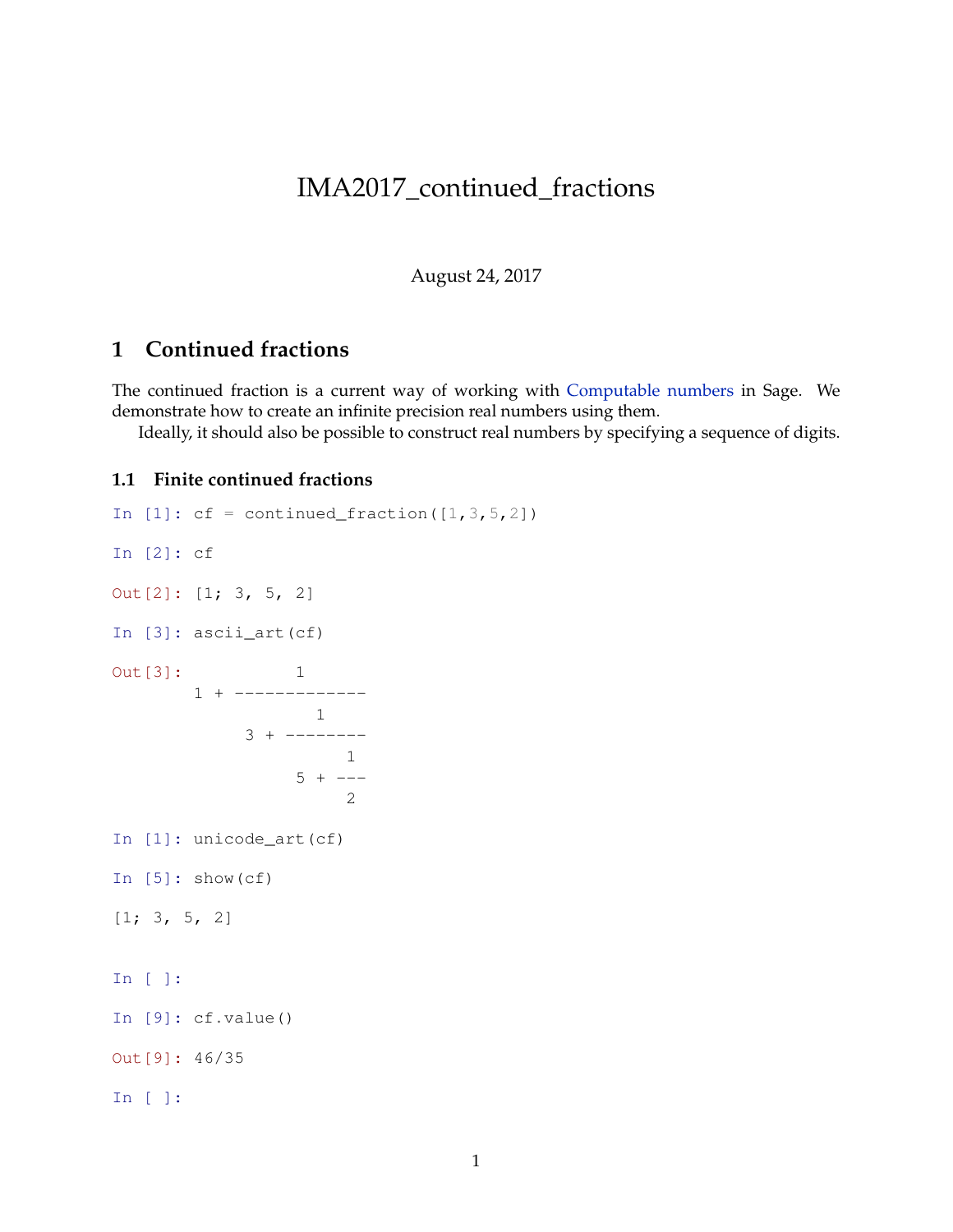### **1.2 The infinite continued fraction of** π

(and how to make  $\pi$  rational)

```
In [2]: cf = continued_fraction(pi)
In [3]: cf
Out[3]: [3; 7, 15, 1, 292, 1, 1, 1, 2, 1, 3, 1, 14, 2, 1, 1, 2, 2, 2, 2, ...]
In [4]: q = cf.convergent(20)q
Out[4]: 21053343141/6701487259
In [5]: q.denominator() * pi == q.numerator()
Out[5]: 6701487259*pi == 21053343141
In [6]: bool(q.denominator() * pi == q.numerator())
Out[6]: True
In [ ]:
```
#### **1.3 Infinite continued fraction from its partial quotients**

```
In [8]: w = words.ThueMorseWord([1, 2])
        w
Out[8]: word: 1221211221121221211212211221211221121221...
In [9]: # this is infinite!
       print w.length()
       print w[50000]
+Infinity
1
In [10]: cf = continued_fraction(w)
In [11]: cf
Out[11]: [1; 2, 2, 1, 2, 1, 1, 2, 2, 1, 1, 2, 1, 2, 2, 1, 2, 1, 1, 2...]
In [12]: show(cf)
[1; 2, 2, 1, 2, 1, 1, 2, 2, 1, 1, 2, 1, 2, 2, 1, 2, 1, 1, 2...]
```

```
In [13]: cf.numerical_approx()
```